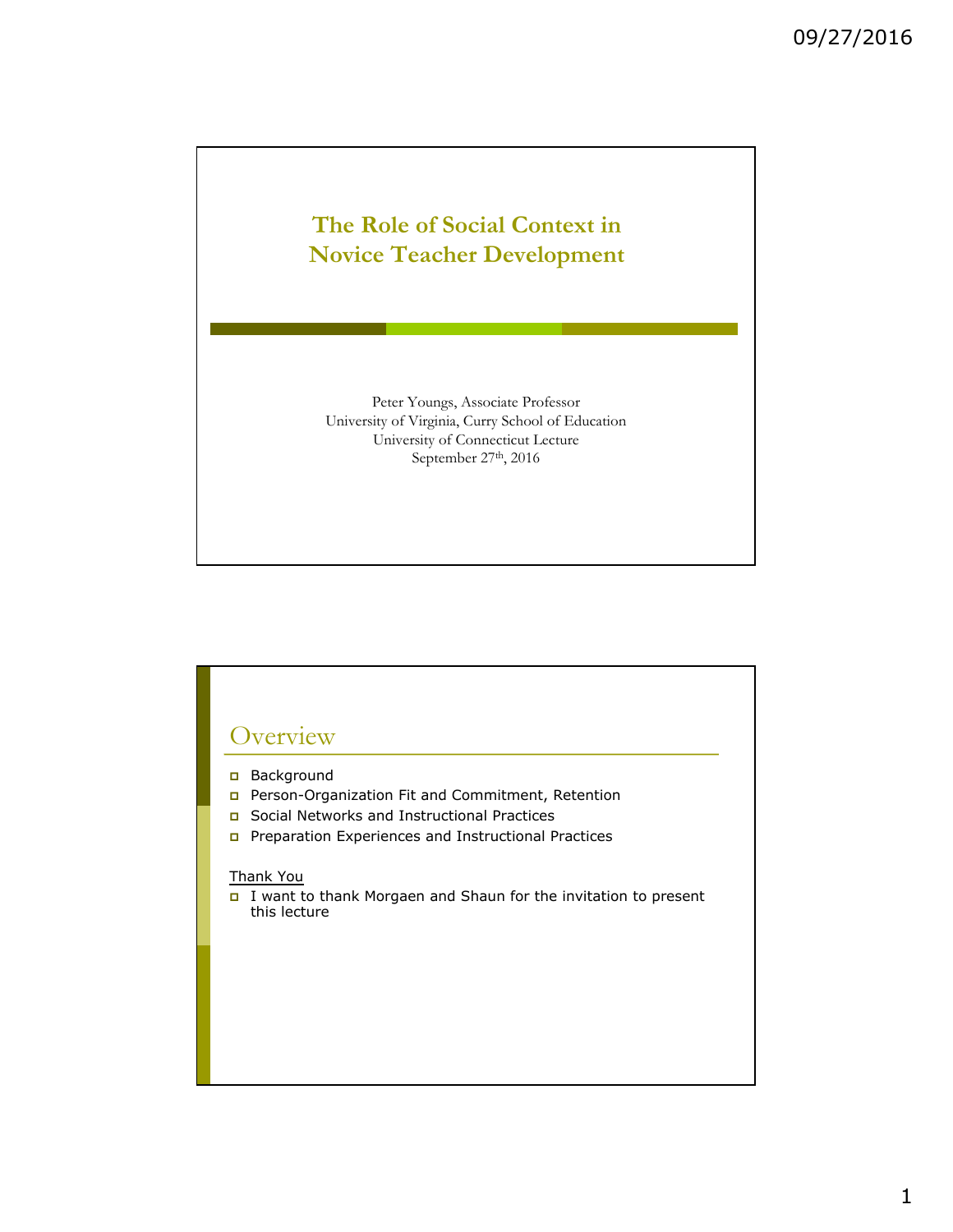# Background: Glazerman et al. (2010)

- p Large-scale, 3-year experimental study by Glazerman and colleagues at Mathematica (2010) on high-intensity novice teacher induction programs
- p 1,009 beginning teachers in grades K-6; 418 elementary schools; 17 urban school districts; each school assigned to treatment or control
- p Treatment (high-intensity induction): full-time, trained mentors; formative teacher assessments; classroom observations by mentor; released time
- p Control (low-intensity induction): mentoring from a full-time teacher; less common: mentor training, formative teacher assessment, classroom observations by mentor; released time
- p Ten of 17 districts offered one year of treatment; 7 districts offered two years of treatment

# Background: Glazerman et al. (2010)

#### **Findings**

- **p** No differences between treatment and control groups with regard to teacher retention or literacy instruction
- **p** For the 7 two-year districts, effects of treatment on mathematics and reading achievement test scores (no effect for the 10 one-year districts)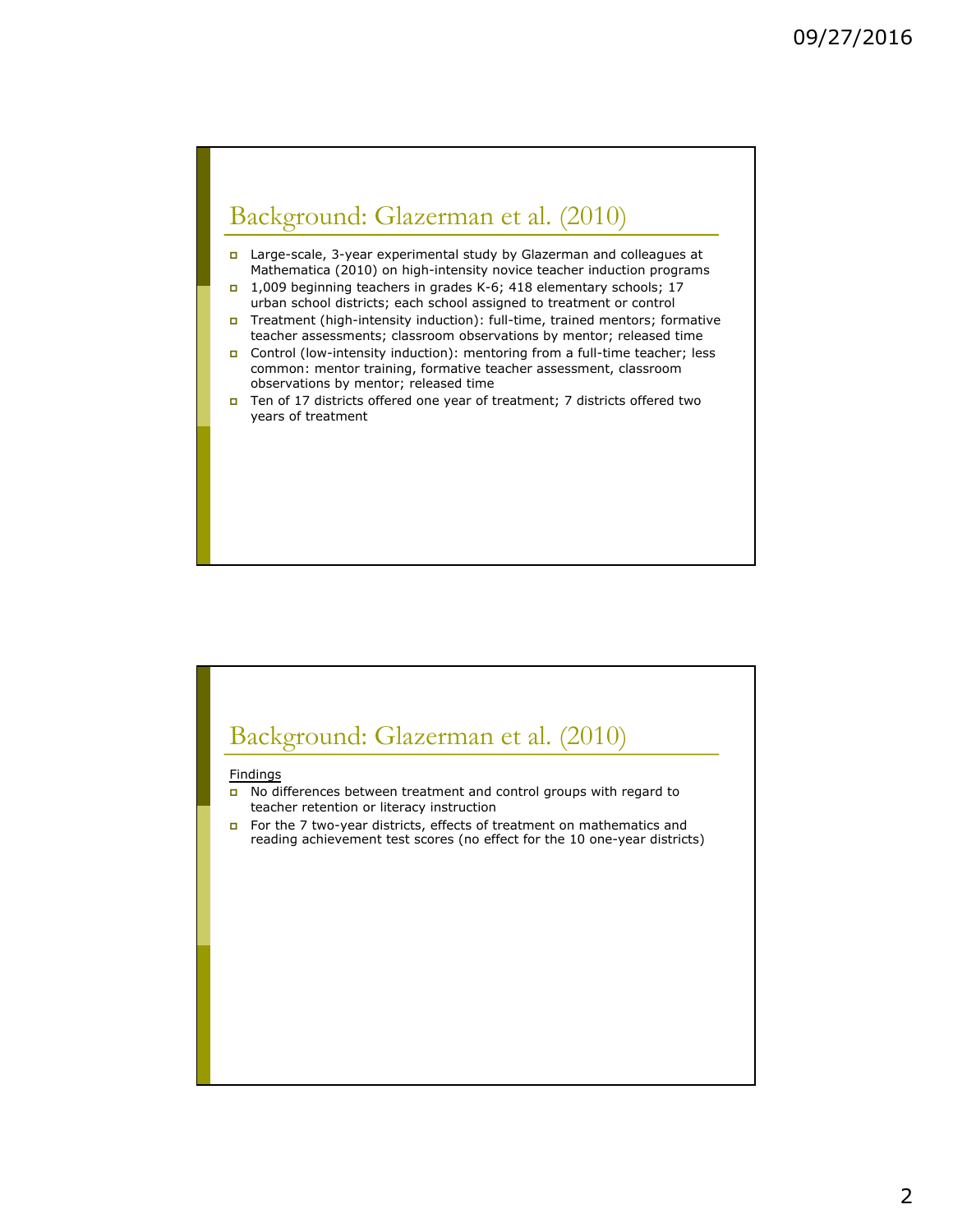# Background: Garet, Wayne, et al. (2011)

- p Large-scale, 2-year experimental study by Garet, Wayne, et al. (2011) at AIR on professional development for middle school mathematics teachers
- p In Year 1, the study featured 179 teachers at 80 middle schools in 12 districts; each school assigned to treatment or control
- p In Year 2, the study featured 92 teachers at 39 middle schools in 6 districts; each school assigned to treatment or control
- $\Box$  The schools serve high percentages of a) racial/ethnic minority students and b) students eligible for free/reduced price lunch
- p Two respected PD providers: America's Choice and Pearson Achievement Solutions; PD was consistent with recommendations from research
	- --Summer institutes
	- --Series of one-day follow-up seminars
	- --In-school instructional coaching
- p Of the 92 teachers in the study in Year 2, 51 had been in the study for two years (23 treatment and 28 control)

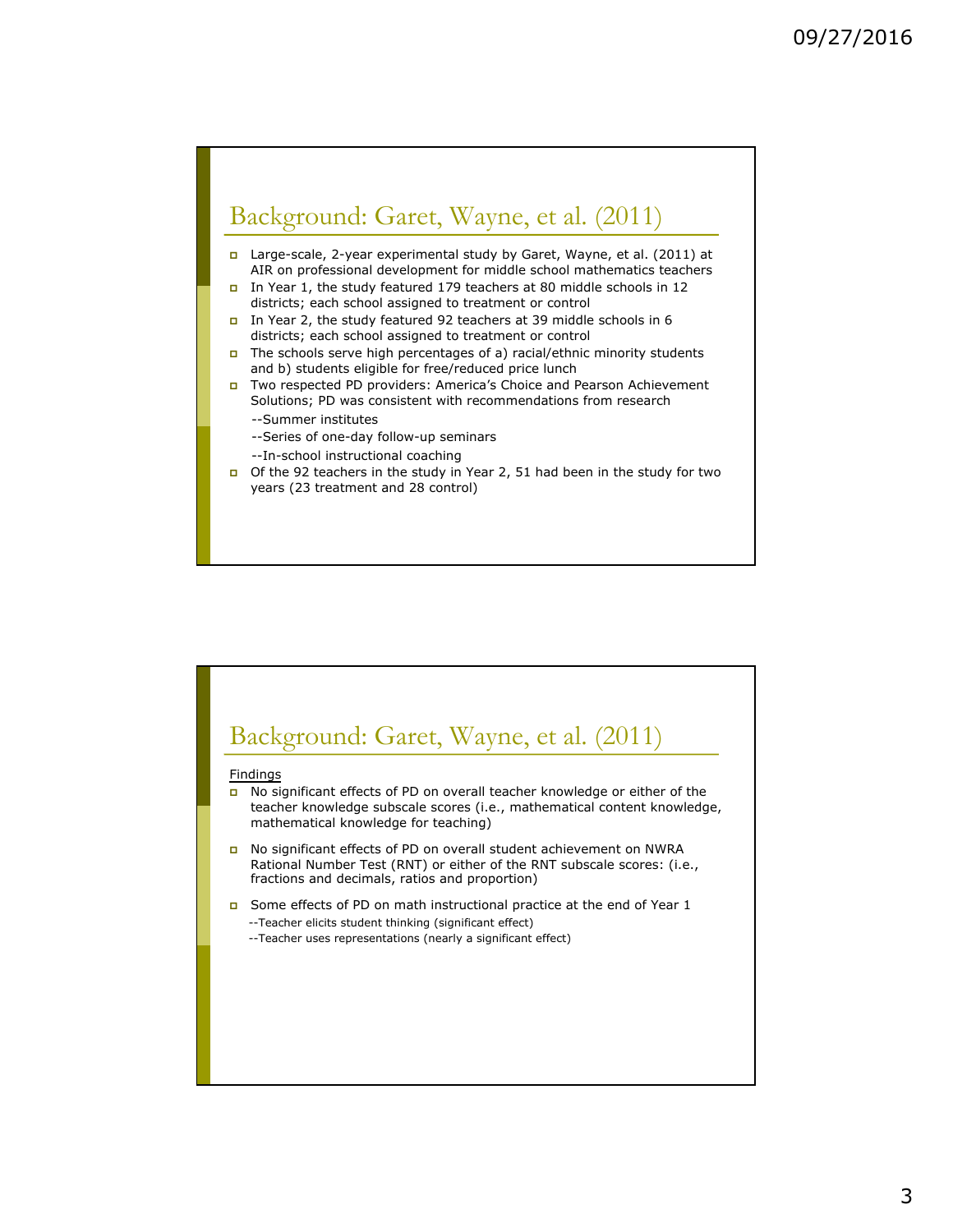# Your Interpretations?

p What's Going On In These Studies?

- --The studies are well-designed and well-funded
- --The researchers have reputations for conducting rigorous research
- --The interventions are designed to be consistent with recommendations from the scholarly literature

## Focus on Social Context

Three Ways of Conceptualizing and Measuring Teachers' Social Context From perspective of focal teacher (focus on this today)

- p By collecting data on teachers' social networks (focus on this today)
- p By collecting data on interactions between teacher characteristics and their opportunity-to-learn (time permitting)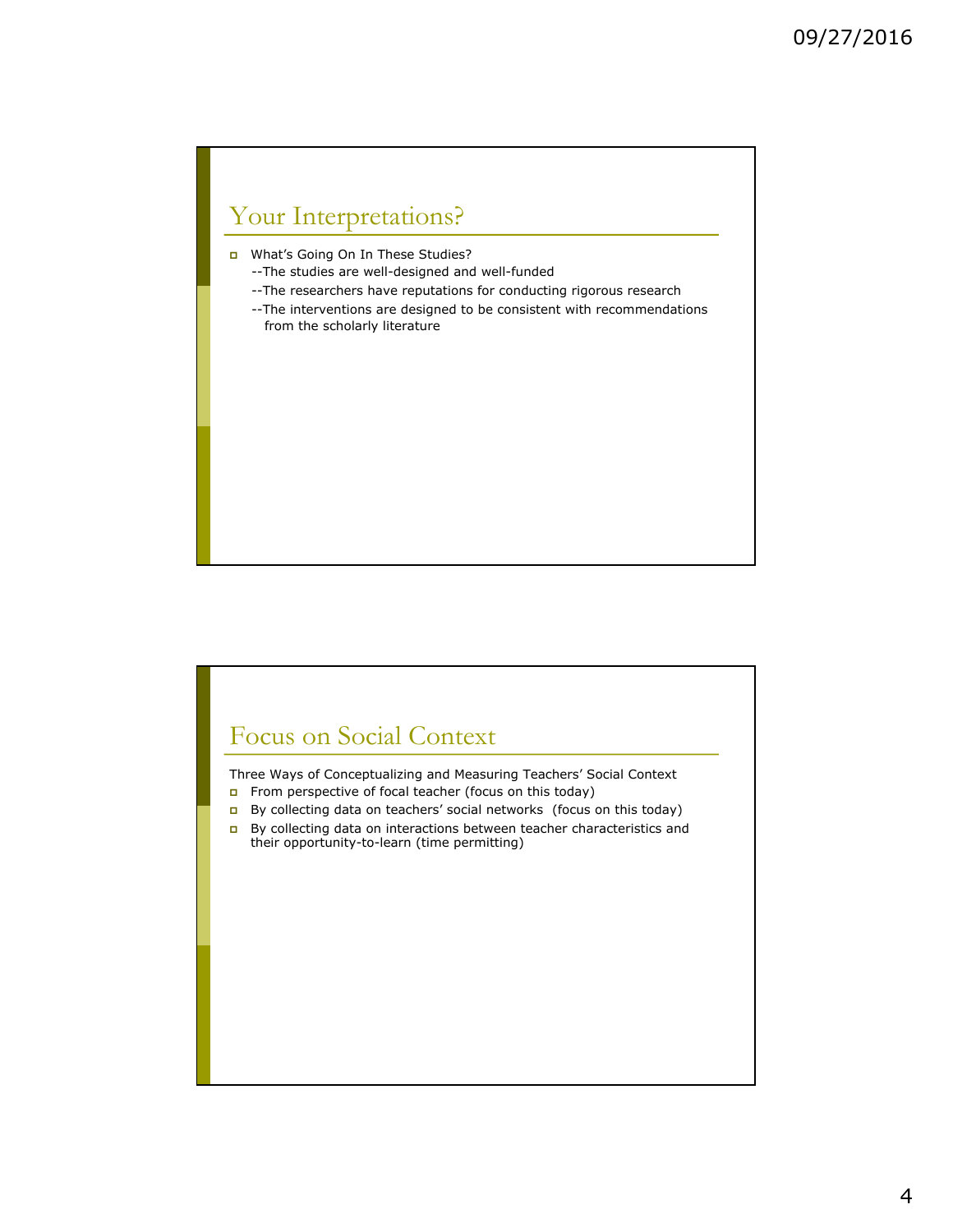## Collegial Climate and Novices' Intent to Remain Teaching (Pogodzinski, Youngs, & Frank, 2013)

#### Purpose of Study

- p Examine teacher-level associations between measures of novice teachers' perceptions of the collegial climate in their schools and their intended career decisions
- **p** Focus on three aspects of collegial climate:
	- --Degree of professional fit
	- --Level of relational trust
	- --Degree of collective responsibility

#### **Acknowledgements**

- p Co-Author, Ben Pogodzinski, Wayne State University
- p Co-PI and co-author: Ken Frank, Michigan State University
- **p** Funding from the Carnegie Corporation of New York



- p Factors That Affect Teacher Job Attitudes and Turnover
	- --Teacher characteristics, student characteristics, administrator support, economic factors (Boyd et al., 2011; Guarino, Santibanez, & Daley, 2007; Ladd, 2011)

--Indeterminate findings from large-scale studies of mentoring (Glazerman

et al., 2010; Kapadia, Coca, & Easton, 2007; Smith & Ingersoll, 2004) p Novice Teachers' Interactions with Colleagues are Potentially Important

- --Through interactions, norms/expectations are communicated to novices --Through interactions, networks are established through which novices
	- may access resources
	- --Opportunities to collaborate with colleagues associated with retention (Kapadia et al., 2007; Smith & Ingersoll, 2004)
- p Novices Evaluate the Collegial Climate in Their Schools Through: --Formal interactions (e.g., mentoring)
	- --Informal interactions (e.g., based on shared professional networks)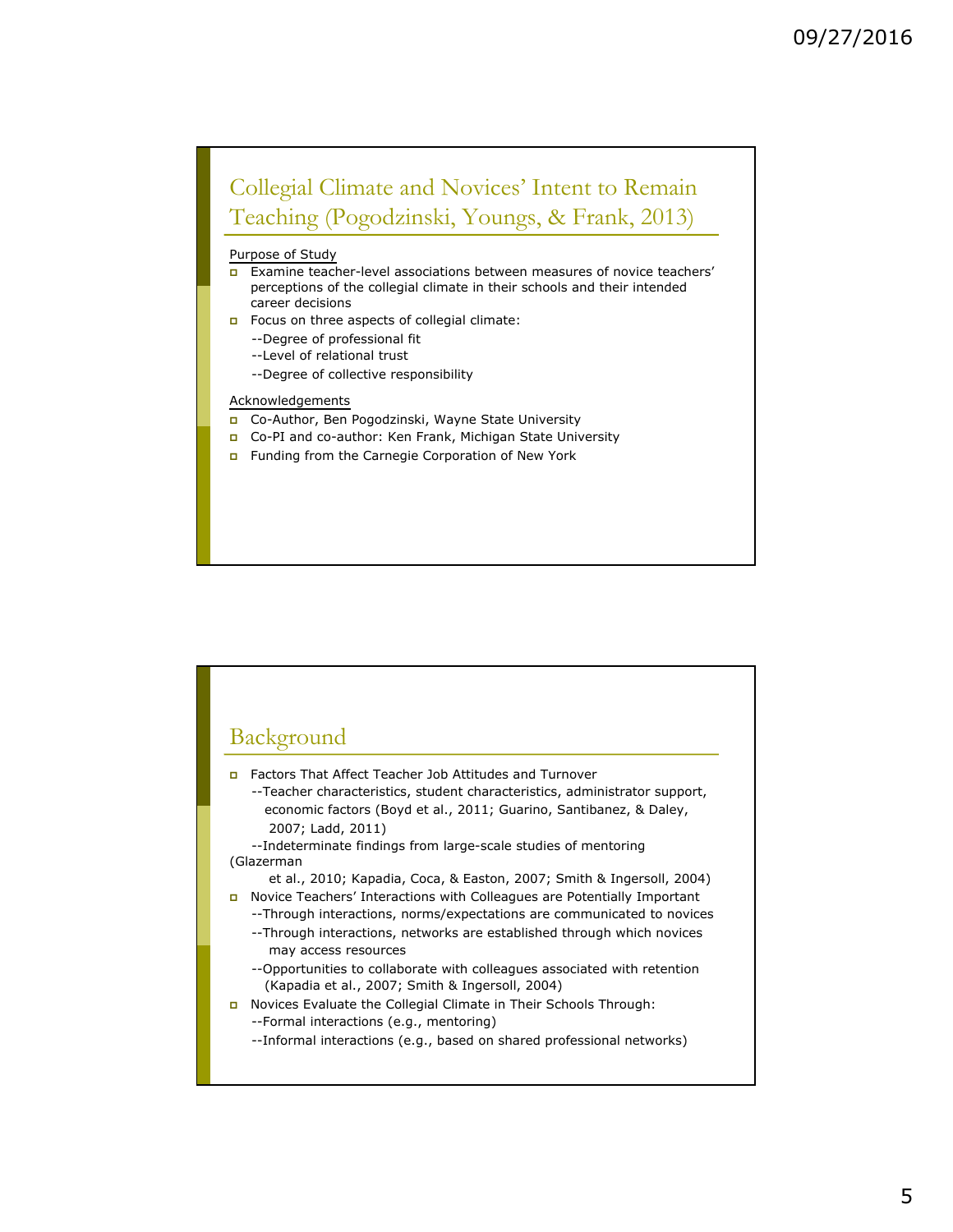## Measures, Data Collection

- p Collegial Climate Measures
	- --Perceptions of professional fit
	- --Perceptions of teacher-teacher trust relations
	- --Perceptions of collective responsibility
- p District Sample
	- --11 districts in Indiana and Michigan
	- --medium to large (most served 10,000 to 20,000 students)
	- --medium to high levels of poverty (most served 30% to 60% free lunch)
- p Surveys
	- --Early career teachers (ECTs) in years 1-3 who taught in core content areas at elementary and middle school levels
	- --Formal mentors and other school-based colleagues who worked with the ECTs and were identified by the ECTs as being helpful resources

### Variables of Interest

| Variable                     | Description                                                                                                                                                                 | Mean  |  |  |
|------------------------------|-----------------------------------------------------------------------------------------------------------------------------------------------------------------------------|-------|--|--|
| Intent                       | Spring 2008 (mean response to intent to teach the following<br>year and intent to teach over next five years: $1 = \frac{strongly}{}$<br>$disagree: 4 = strongly agree)$    |       |  |  |
| <b>Prior intent</b>          | Fall 2007 (mean response to intent to teach the following year<br>and intent to teach over next five years: $1 =$ strongly disagree;<br>$4 = strongly agree$                | 3.337 |  |  |
| Professional fit             | Perceived degree of fit (composite variable created by taking<br>mean response across six items) (1 = strongly disagree; 4 =<br>strongly agree)                             |       |  |  |
| <b>Relational trust</b>      | Perceived degree of teacher-teacher trust (composite variable<br>created by taking mean response across four items) $(1 =$<br>strongly disagree: 4 = strongly agree)        |       |  |  |
| Collective<br>responsibility | Perceived degree of collective responsibility (composite<br>variable created by taking mean response across six items)<br>(proportion of teachers: $1 = none$ ; $5 = all$ ) |       |  |  |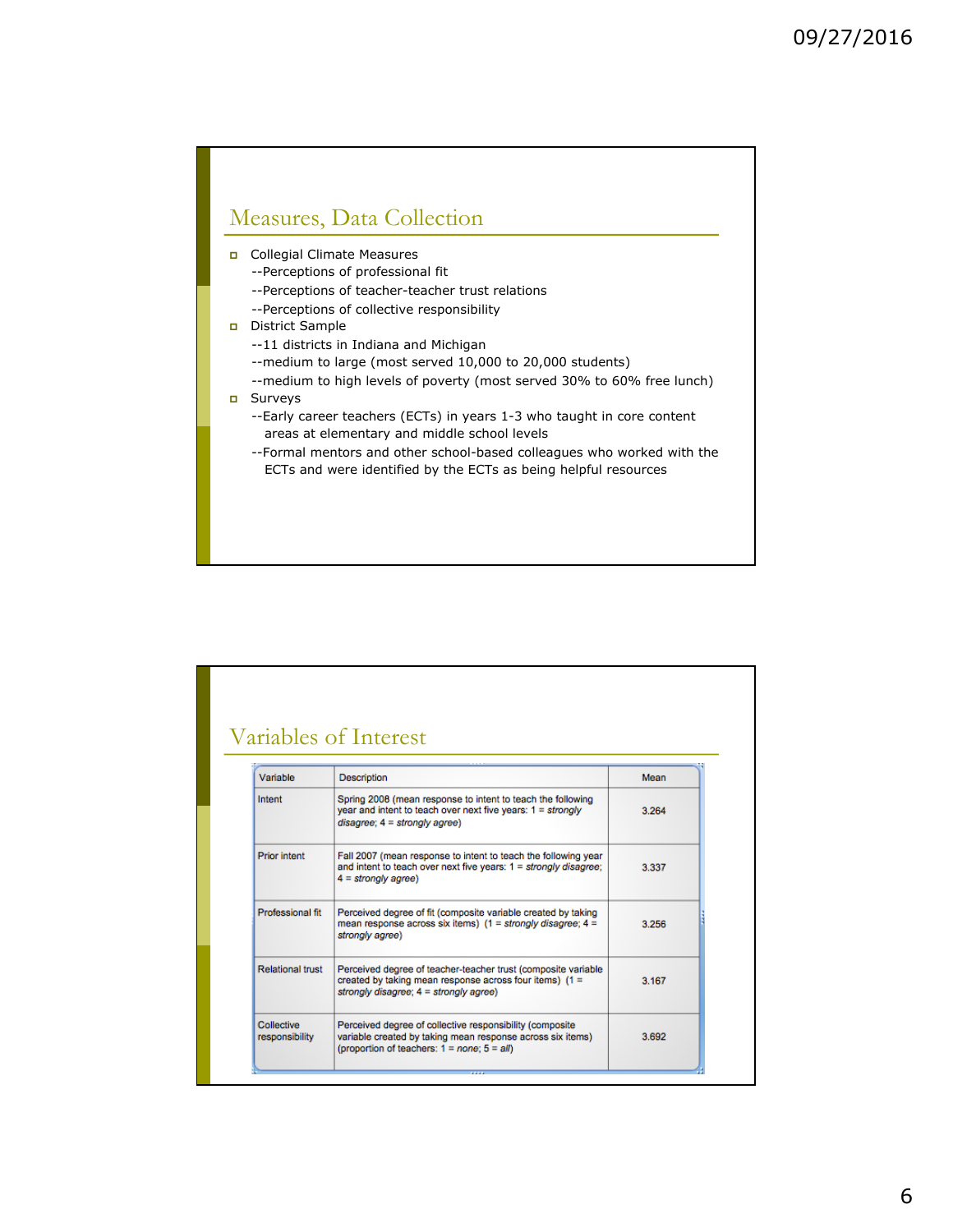### Models

Unconditional Model Intent<sub>ijt</sub> = γ<sub>00</sub> + r<sub>0j</sub> + e<sub>ij</sub> (1).

Teacher-Level Analysis

Intent<sub>ijt</sub> = γ<sub>00</sub> + **γ'<sub>10</sub>**Collegial climate<sub>ijt-1</sub> + **γ'<sub>20</sub>**Teacher attributes<sub>ij</sub> + **γ'**<sub>01</sub>School attributes<sub>0j</sub> + r<sub>0j</sub> + e<sub>ij</sub> (2).

Group-Level Analysis

Intentijt = γ<sup>00</sup> + **γ'10**Collegial climateijt-1 + **γ'20**Teacher attributesij

- + **γ'**<sup>o</sup>1Collegial climate means<sub>0jt-1</sub> + γ<sub>02</sub>Total responses<sub>0j</sub>
- + γ<sub>03</sub>Response rate<sub>0j</sub> + **γ'<sub>04</sub>School attributes**<sub>0j</sub> + r<sub>0j</sub> + e<sub>ij</sub> (3).

Prior Intent (Prior Commitment)

Intent<sub>ijt</sub> = γ<sub>00</sub> + γ<sub>10</sub>Prior intent<sub>ijt-1</sub> + γ'<sub>20</sub>Collegial climate<sub>ijt-1</sub>

- + **γ'**<sub>30</sub>Teacher attributes<sub>ij</sub> + **γ'**<sub>01</sub>Collegial climate means<sub>0jt-1</sub>
- +  $γ_{02}$ Total responses $_{0j}$  +  $γ_{03}$ Response rate $_{0j}$
- $+ \gamma'_{04}$ School attributes<sub>0j</sub> + r<sub>0j</sub> + e<sub>ij</sub> (4).

| Findings            |                     |                       |                       |                       |                       |
|---------------------|---------------------|-----------------------|-----------------------|-----------------------|-----------------------|
|                     |                     |                       |                       |                       |                       |
|                     | (1)                 | (2)                   | $(3)$                 | (4)                   | (5)                   |
| Intercept           | 3.289***<br>(0.084) | $3.412***$<br>(0.238) | 0.615<br>(1.029)      | 0.731<br>(1.004)      | 0.809<br>(0.938)      |
| <b>Prior intent</b> |                     |                       |                       | $0.708***$<br>(0.091) | $0.779***$<br>(0.081) |
| Fit                 |                     | $.0447**$<br>(0.208)  | $0.575***$<br>(0.206) | $0.321**$<br>(0.159)  | $0.384***$<br>(0.125) |
| <b>Trust</b>        |                     | 0.141<br>(0.208)      | 0.128<br>(0.203)      | 0.129<br>(0.155)      |                       |
| Collective          |                     | $0.412**$<br>(0.173)  | $0.360**$<br>(0.169)  | 0.114<br>(0.135)      |                       |
| Fit mean            |                     |                       | 0.273<br>(0.365)      | 0.333<br>(0.354)      | 0.364<br>(0.351)      |
| <b>Trust mean</b>   |                     |                       | 0.219<br>(0.288)      | 0.214<br>(0.276)      | $0.375*$<br>(0.222)   |
| Collective mean     |                     |                       | 0.313<br>(0.234)      | 0.219<br>(0.227)      |                       |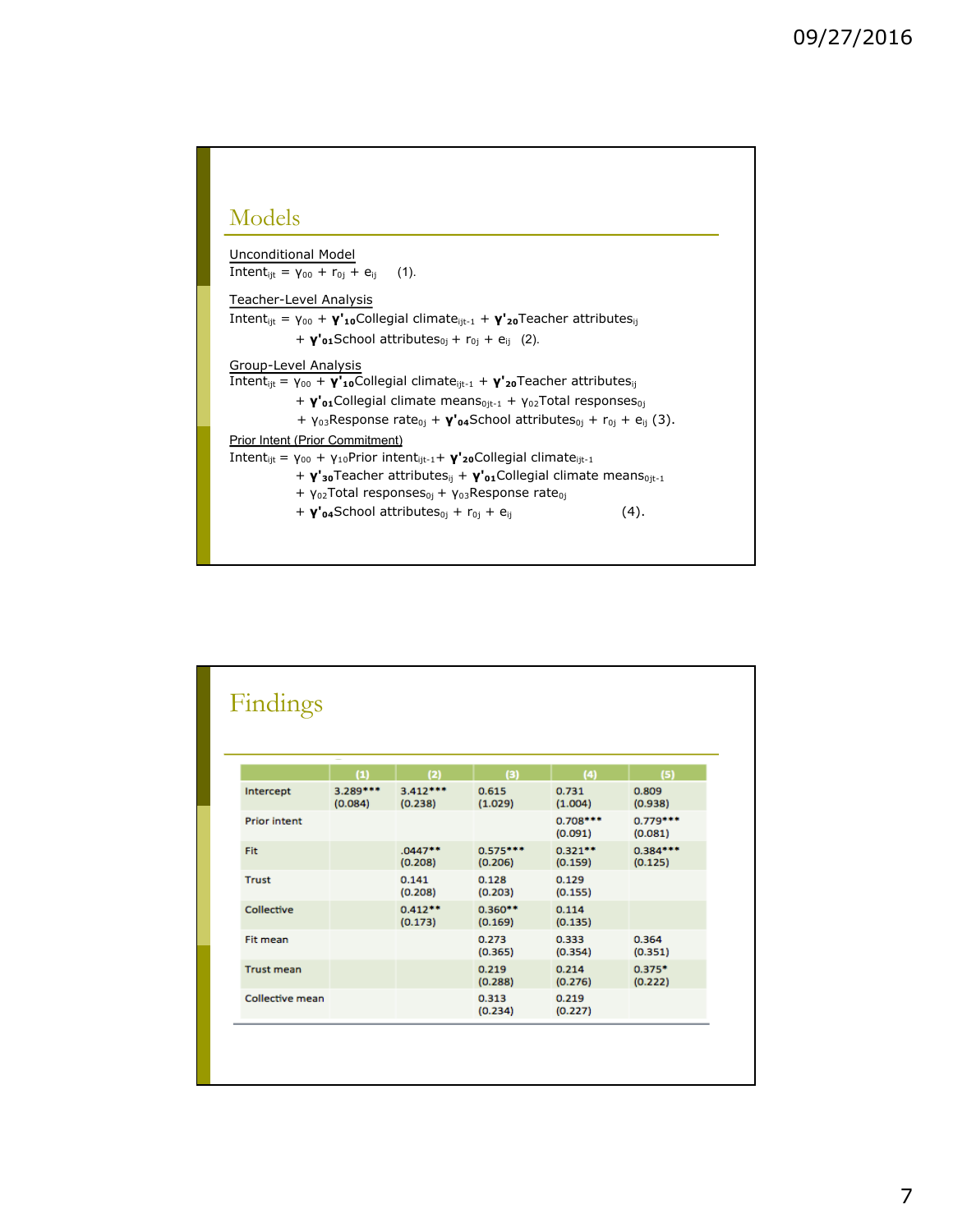## Implications, Extensions

#### **Implications**

- **p** Importance of professional fit for novice teachers
- **p** Importance of collective responsibility for novices
- **p** Perceptions of fit and collective responsibility are shaped by formal and informal interactions with colleagues

#### **Extensions**

- p Grogan (2011) used same dataset to examine associations between ECT retention and a) person-organization (P-O) fit and b) person-group fit
- p Player, Youngs, Perrone, and Grogan (under review) used data from the 2011-12 Schools and Staffing Survey (SASS) to investigate associations between teacher retention and a) P-O fit and b) person-job fit
- p Youngs, Pogodzinski, Grogan, and Perrone (2015) reviewed research on P-O fit and employee commitment and retention; and theorized ways in which P-O fit may affect instruction

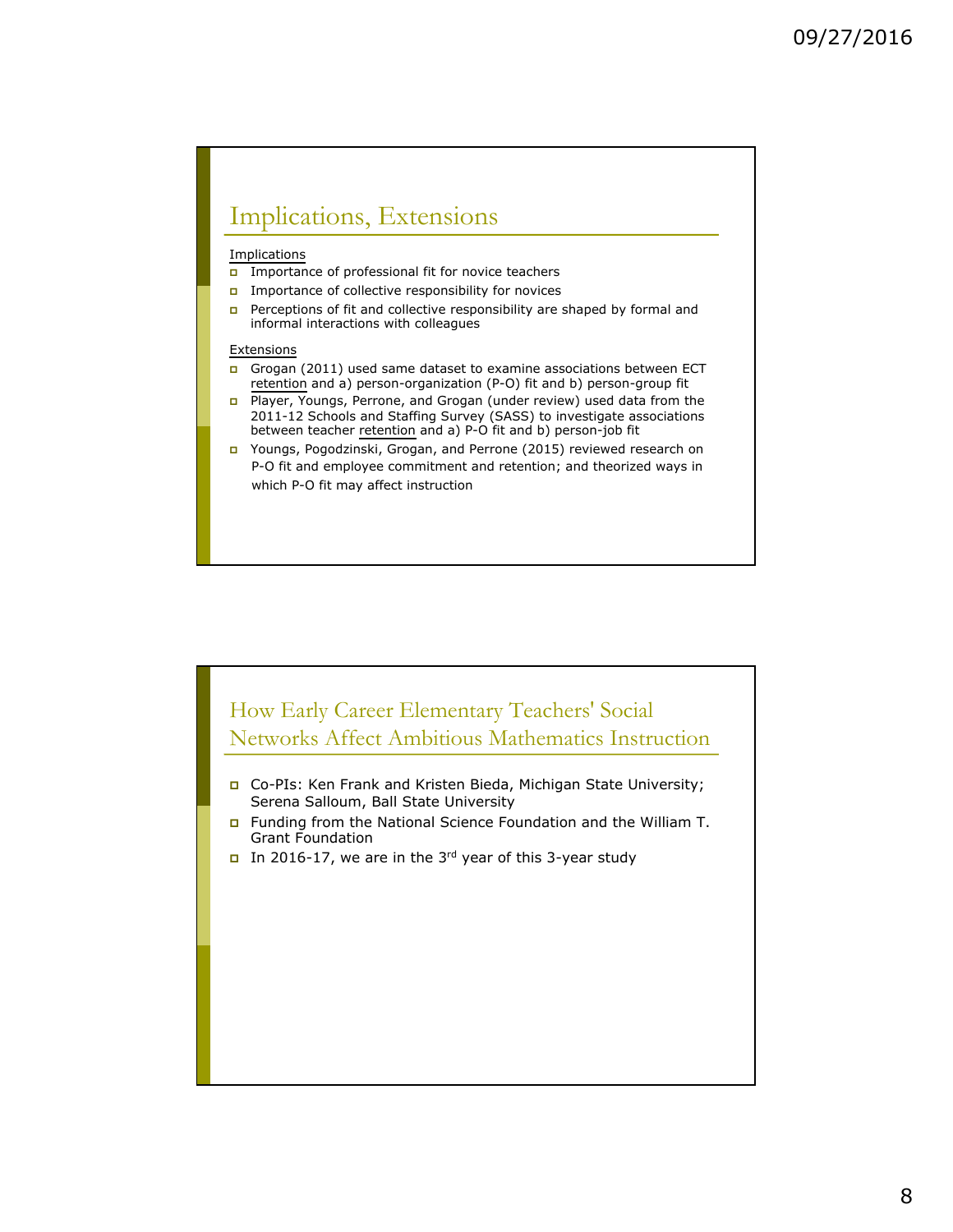## Focus of Study

#### Research Question

 $\overline{p}$  How 120 to 150 early career elementary teachers (ECTs) draw on and are affected by their school-based social networks as they respond to multiple institutional pressures in teaching mathematics (e.g., Common Core, teacher evaluation reform)

Focus on Ambitious Mathematics Instruction

p Mathematics instruction that addresses procedural fluency and conceptual understanding contributes to student learning (Hiebert & Grouws, 2007; National Mathematics Advisory Panel, 2008).

Role of Mathematical Knowledge for Teaching (MKT)

- p Strong MKT enables ECTs to integrate mathematical content knowledge with local knowledge of students and curriculum
- p Research documents relationships between teachers' MKT and a) highquality mathematics teaching and b) student mathematics learning (Hill, Rowan, & Ball, 2005; Jacob, Kane, Rogoff, & Staiger, 2009).

### Sources of MKT Necessary to Support Ambitious Math Instruction

- p Many ECTs initially acquire MKT during pre-service preparation
- **p** They must continue to develop MKT after they become teachers of record

Question: What are potential sources of MKT for ECTs?

- **p** Trial and error
- p External professional development
- p Role of school-based social networks
- **p** Egocentric social networks vs. sociometric social networks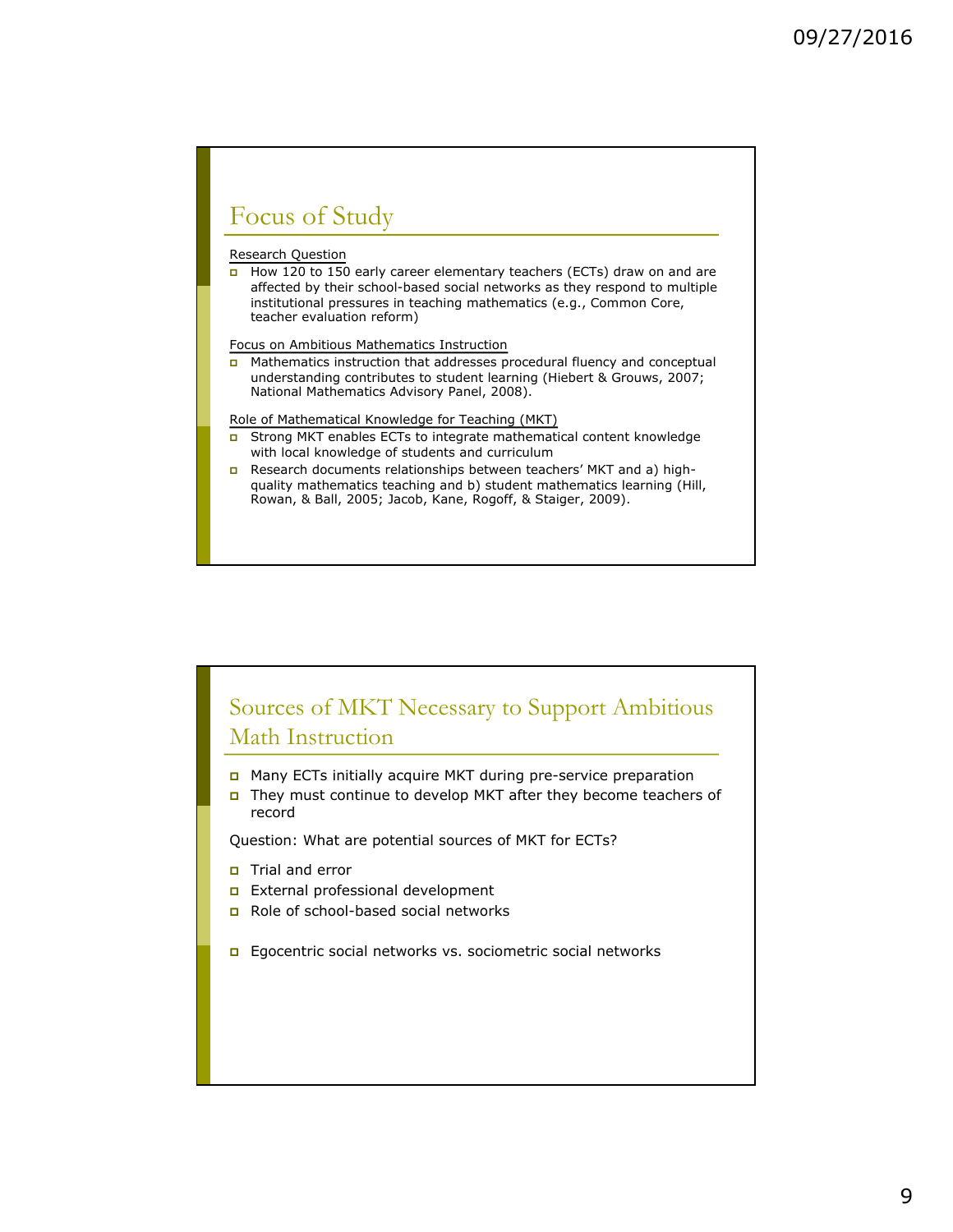

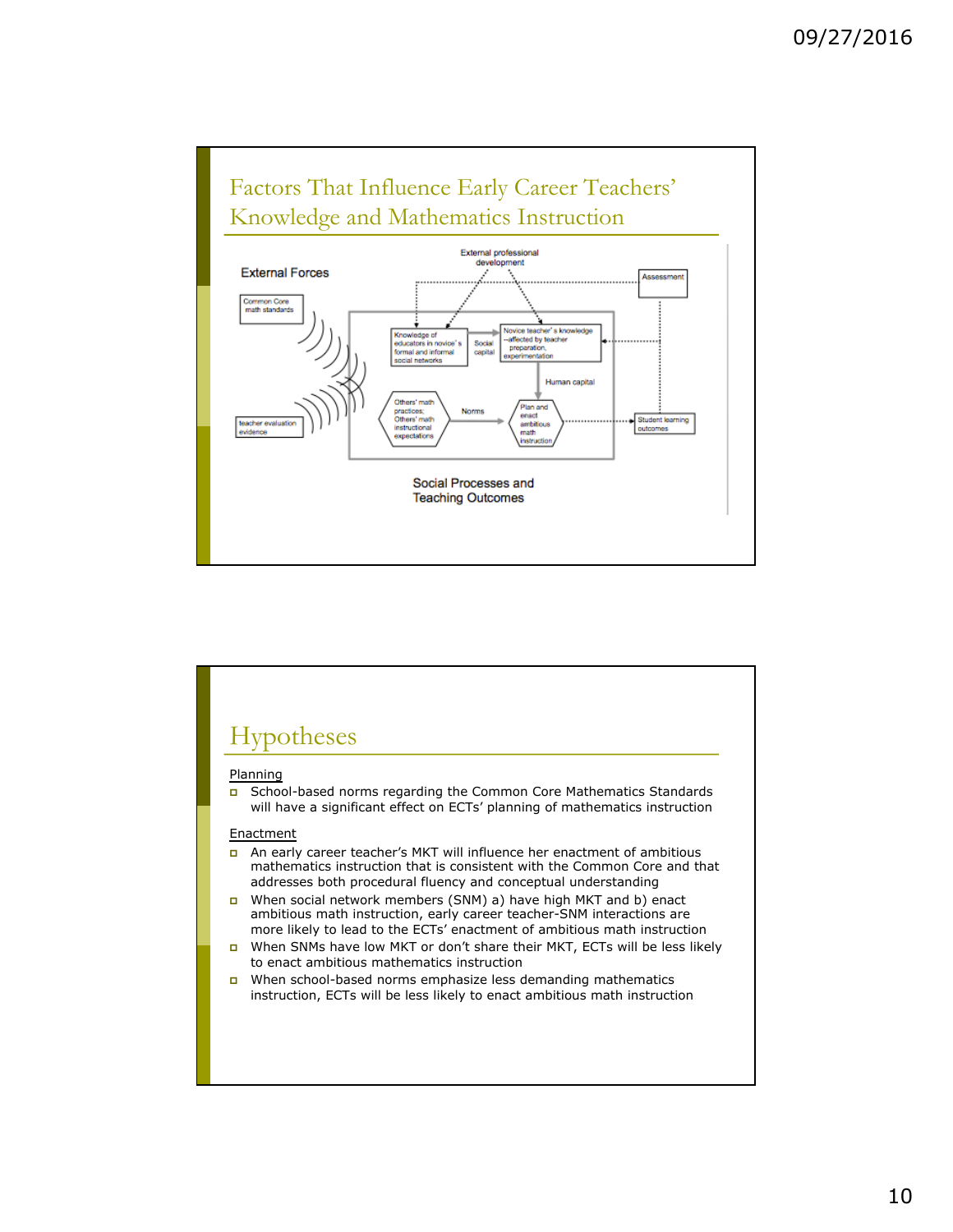# Design: Sampling

### District Sample

- **p** Eight medium-sized school districts in IN, IL, and MI
- p Most of these districts serve more than 10,000 students K-12
- **p** In most of these districts, more than 30% of students are eligible for free/reduced lunch

Early Career Teacher Sample

p Approximately 120 teachers in grades K-5 in 2015-16 who were in their first four (4) years of full-time teaching

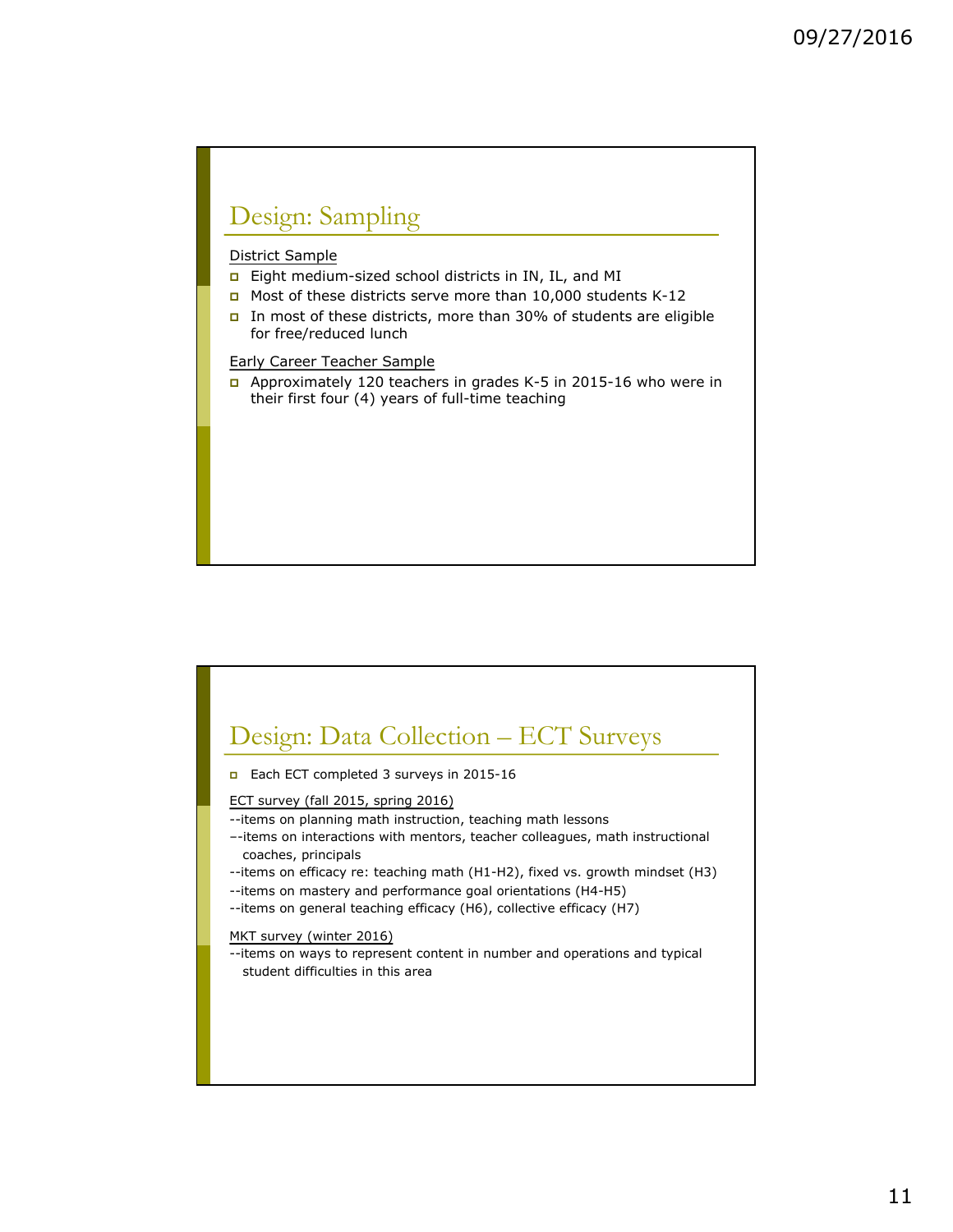## Design: Observations of ECTs

- **p** Each ECT participated in 4 classroom observations in 2015-16 when they were teaching mathematics; 2 in fall and 2 in spring
- p We are using the TRU Math (Teaching for Robust Understanding in Mathematics) classroom observation instrument (Schoenfeld & Floden, 2014) to evaluate the following:
	- --The extent to which the mathematics in an observed lesson is focused and coherent
	- --The extent to which students engage in high cognitive demand mathematical tasks
	- --The extent to which students have opportunities to develop and explain mathematical arguments
	- --The extent to which the teacher elicits student thinking and addresses misunderstandings

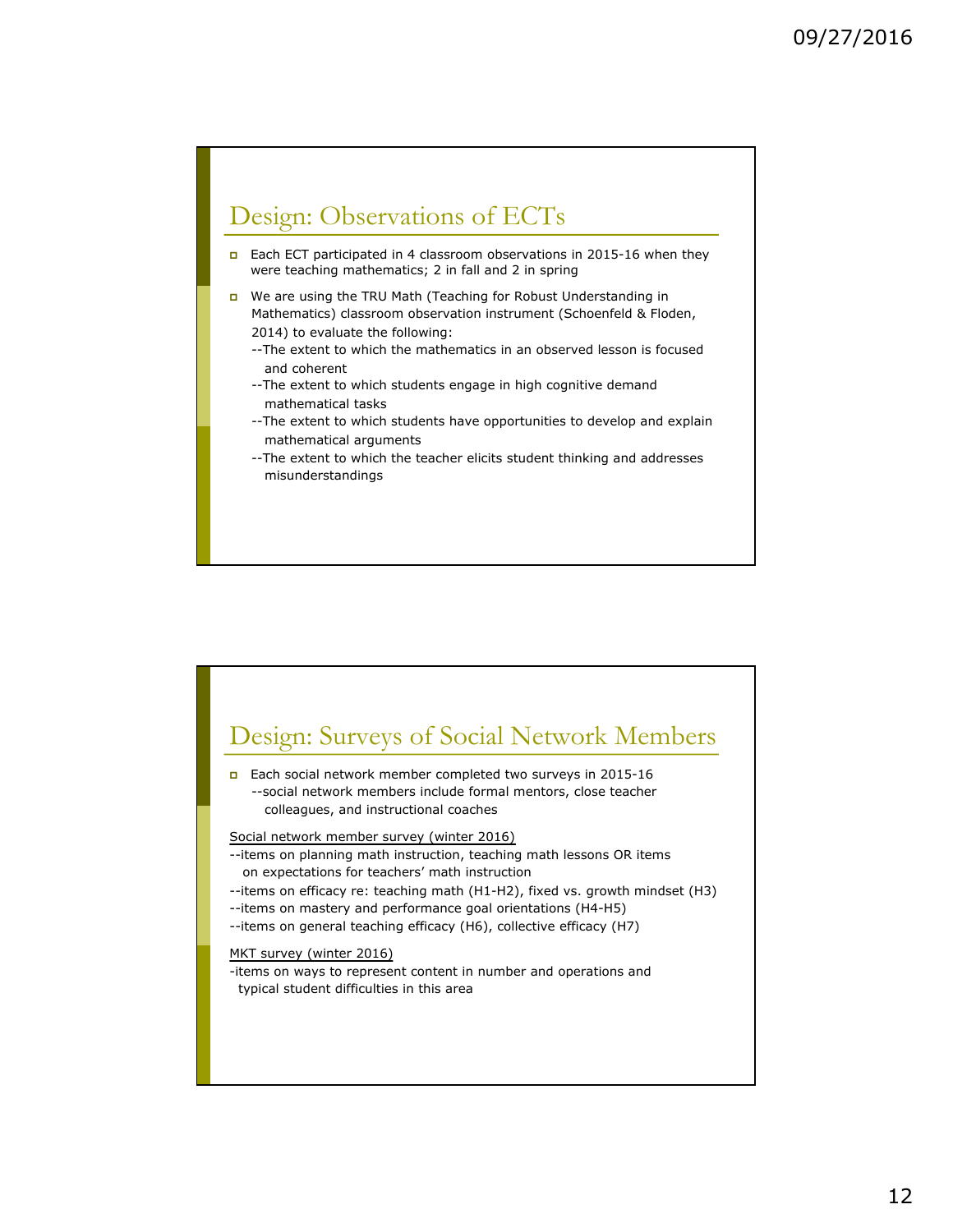### Design

#### Analytic Strategies

- **p** We are using multivariate regression and HLM to study key outcomes as a function of several independent variables, including those representing social network effects
- p The main outcomes are a) ECTs' planning of ambitious math instruction and b) their enactment of such instruction
- p The degree to which early career teacher *j* in school *s* enacts math instruction that features focused instructional dialogue with students on intended math learning goals and correct interpretations of students' math thinking will be modeled as:

TEACH(spr. 2016)*js* = β1Mathematical Knowledge for Teaching*js*

- *+* β2Colleagues' Mathematical Knowledge for Teaching*js*
- *+* β3Colleagues' Math Instructional Practices (norms)*js*
- *+* β4PLAN(fall 2015)*js +* β5TEACH(fall 2015)*js*
- $+ B'z_{js} + q_s + e_{js}$  (1)

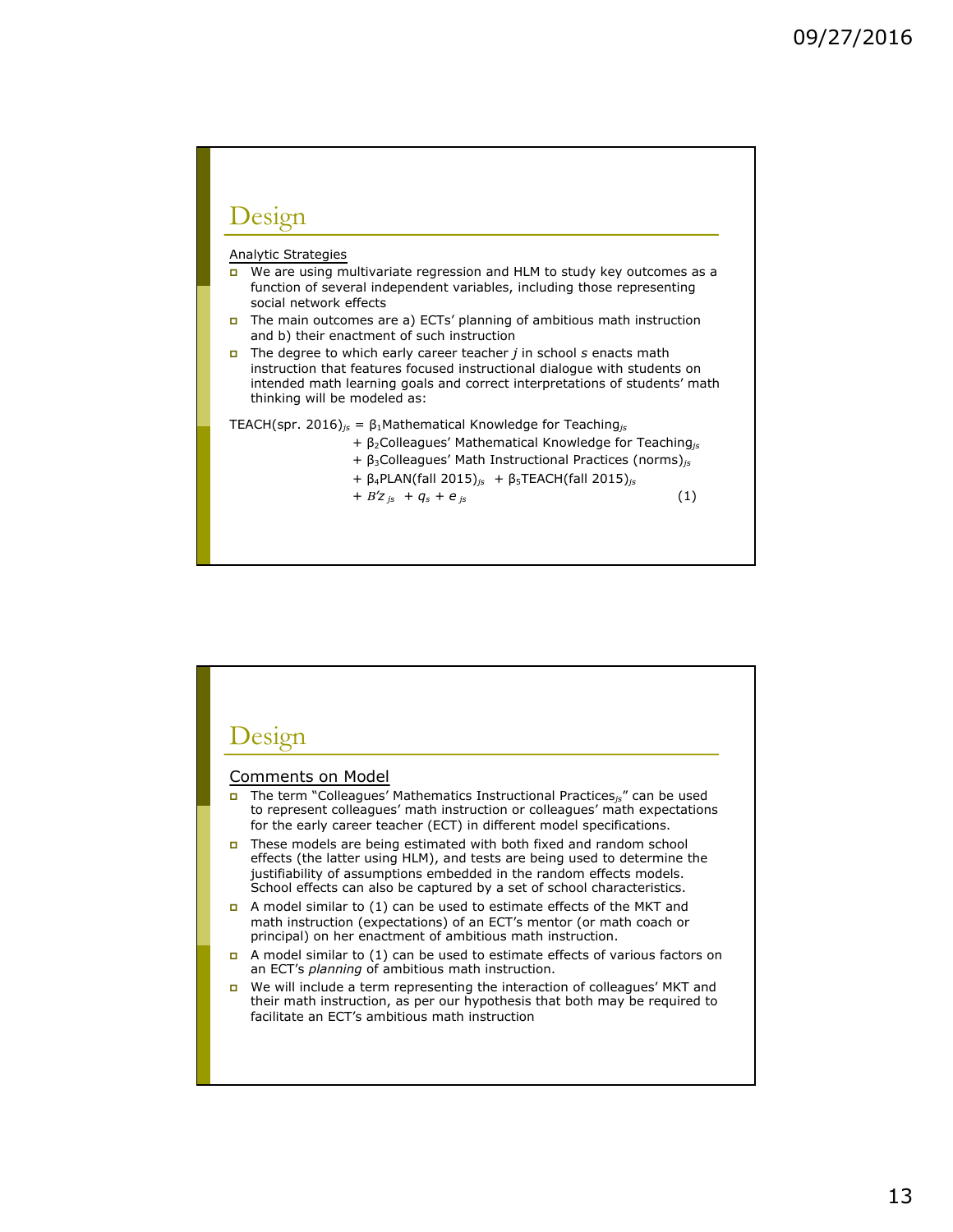## Challenges

- p Indiana's decision to drop the Common Core in spring 2014
- p Recruitment of early teachers, concerns about video recordings of instruction
- p 1st-year teachers vs. 2nd-, 3rd-, and 4th-year teachers
- p Number of observations of each novice teacher
- **p** Egocentric social networks vs. sociometric social networks



p Funders: Spencer Foundation; National Science Foundation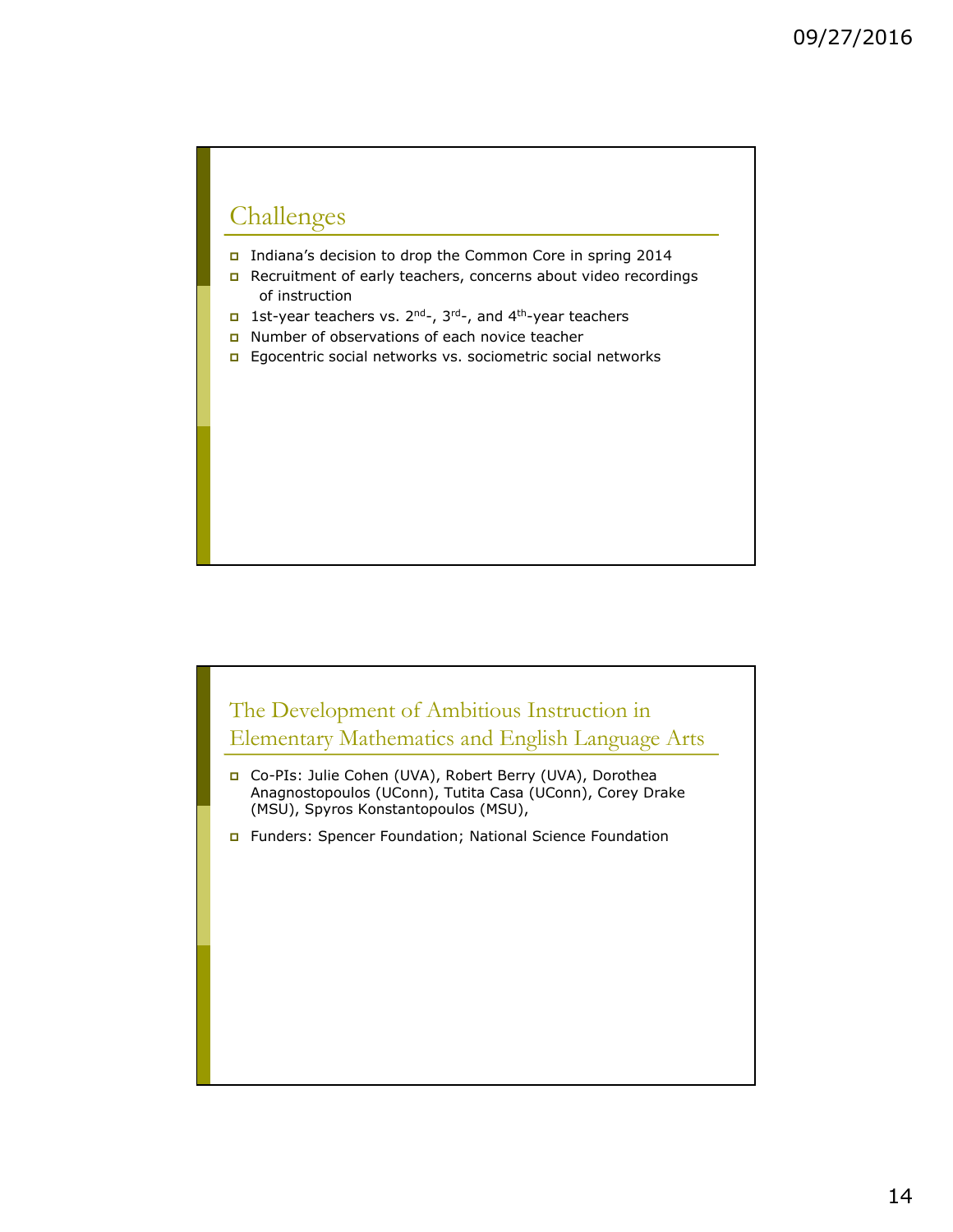## Research on Teacher Preparation

p Many studies have examined the design, practices, and short-term outcomes of teacher education

- p Small-scale studies
	- **n** Experiences in individual courses and student teaching
	- **n** Changes in student teachers' beliefs or instructional practices
- p Large-scale studies
	- n NYC Pathways Study examined how preparation experiences are related to teacher effectiveness in first two years (Boyd et al., 2009)
	- **n** Several studies have compared teacher education programs in the same state with regard to graduates' effects on student achievement (e.g., Goldhaber, Liddle, & Theobald, 2013; Henry et al., 2014; Koedel, Parsons, Podgursky, & Ehlert, 2015)

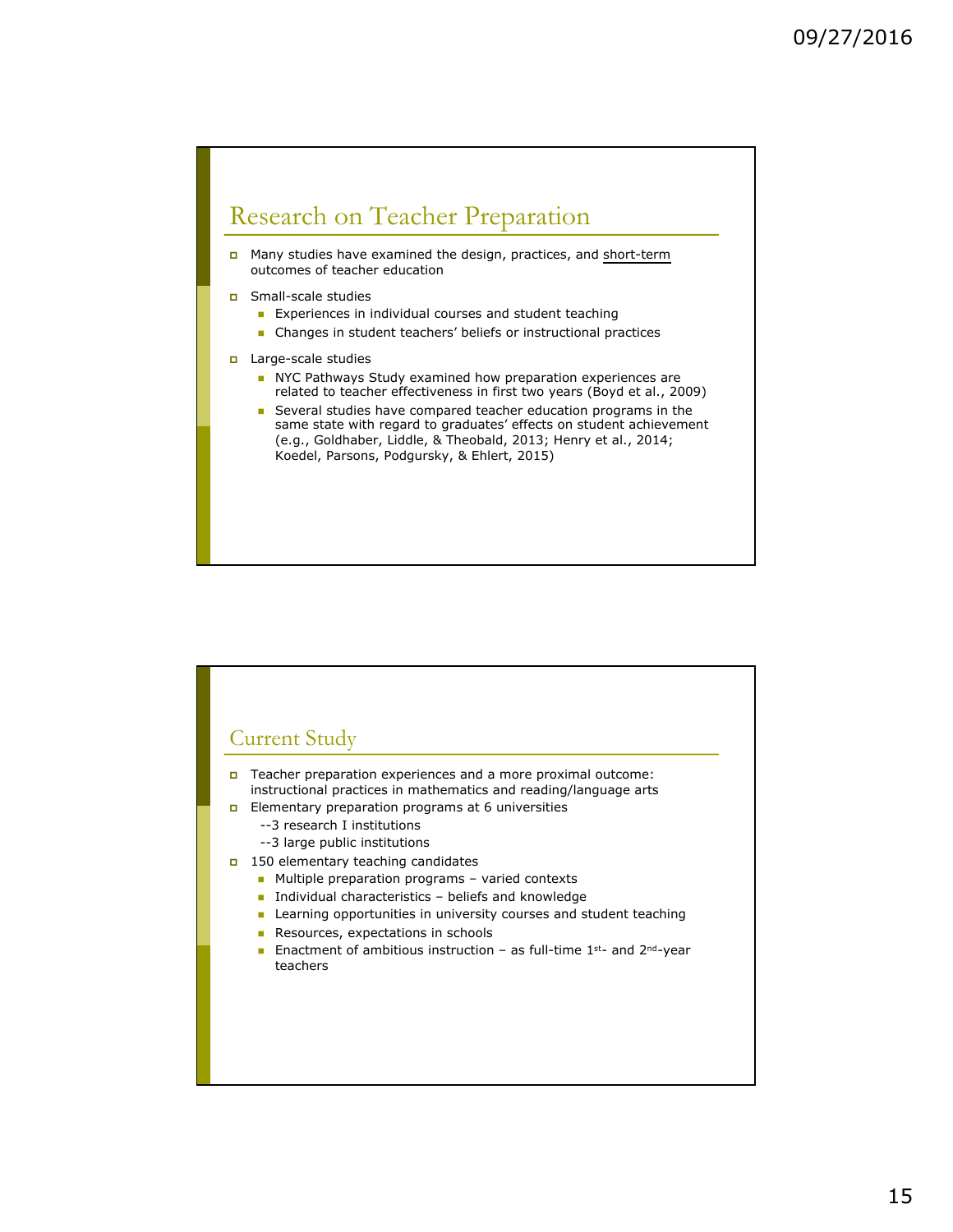

Surveys of Elementary Teaching Candidates

- **p** Elementary teaching candidate survey about characteristics of and opportunity-to-learn in methods courses and student teaching
- p Mathematical knowledge for teaching (MKT) survey
- p Teachers' Knowledge of Reading and Reading Practices (TKRRP) Survey for grades K-3
- p Survey of English Language Arts (ELA) Pedagogical Content Knowledge (PCK) for grades 4-5

Surveys of Cooperating Teachers and Instructional Supervisors

Interviews with Methods Instructors and Teacher Education Program Directors

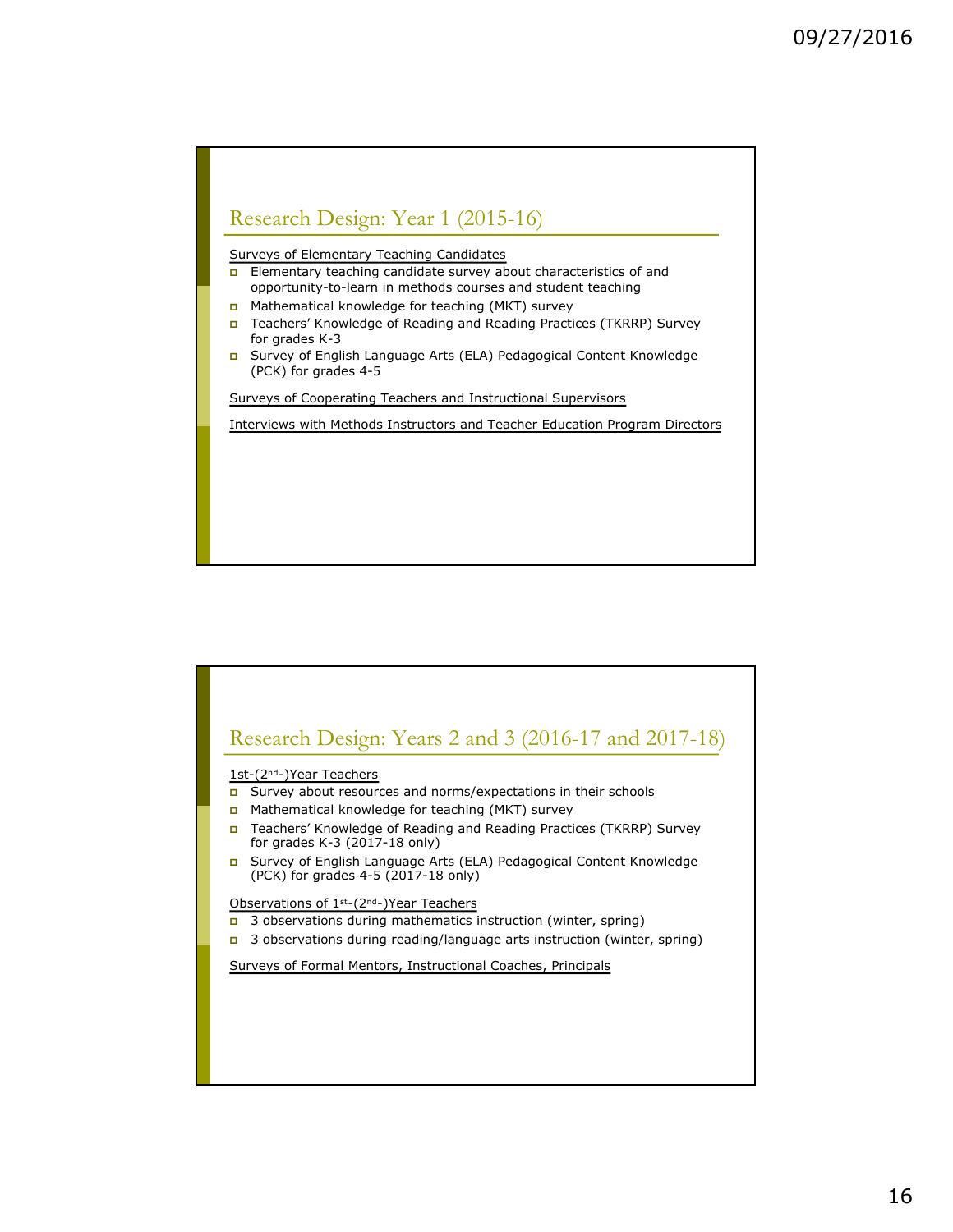## Key Characteristics of Our Study

- p Focus on two subjects: mathematics and reading/language arts
- p Focus on elementary teachers: they strongly influence students' academic and life outcomes
- p Use of PLATO and M-Scan (reliable, valid classroom observation instruments)
- **p** Inclusion of research I institutions and large public teaching institutions

### Challenges

- **p** Selection effects
- **p** Teacher attrition (from teaching or from study)
- p Variation among study participants in content knowledge
- **p** Modifying PLATO and M-Scan for use in early grades  $(K-2)$
- p Program graduates will not all be teaching in VA, CT, MI
- p Video recording lessons vs. live observations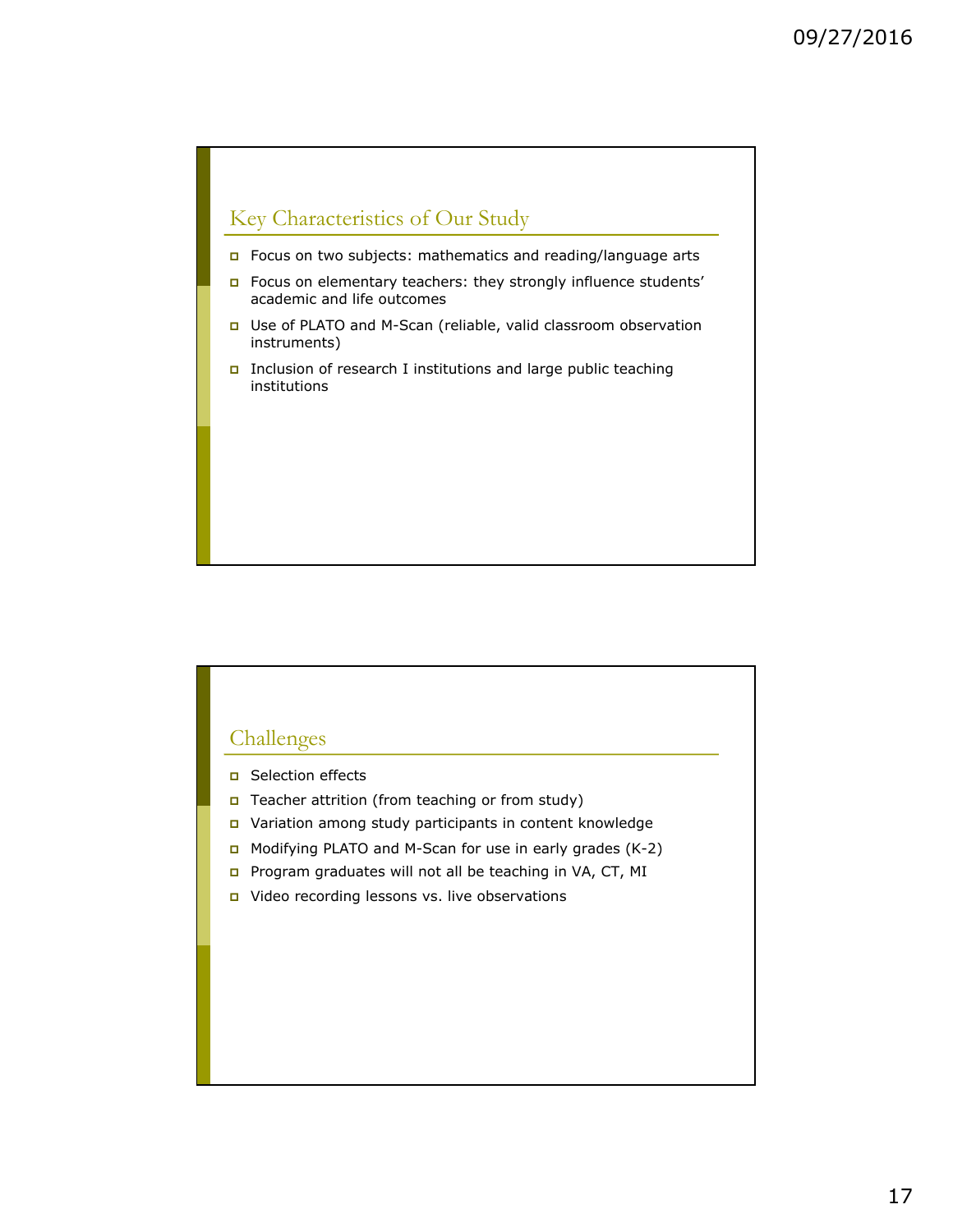### References

Boyd, D., Grossman, P., Ing, M., Lankford, H., Loeb, S., & Wyckoff, J. (2011). The influence of school administrators on teacher retention decisions. *American Educational Research Journal, 48*(2), 303-333.

Boyd, D.J., Grossman, P.L., Lankford, H., Loeb, S., & Wyckoff, J. (2009). Teacher preparation and student achievement. *Educational Evaluation and Policy Analysis, 31*(4), 416-440.

Garet, M.S., Wayne, A.J., Stancavage, F., Taylor, J., Eaton, M., Walters, K., Song, M., Brown, S., Hurlburt, S., Zhu, P., Sepanik, S., Doolittle, F., & Warner, E. (2011). *Middle School Mathematics Professional Development Impact Study: Findings After the Second Year of Implementation.*  Washington, DC: U.S. Department of Education, Institute of Education Sciences.

Glazerman, S., Isenberg, E., Dolfin, S., Bleeker, M., Johnson, A., Grider, M., Jacobus, M., & Ali, M. (2010). *Impacts of Comprehensive Teacher Induction: Final Results from a Randomized Controlled Study*. Washington, DC: U.S. Department of Education, Institute of Education Sciences.

- Goldhaber, D., Liddle, S., & Theobald, R. (2013). The gateway to the profession: Assessing teacher preparation programs based on student achievement. *Economics of Education Review, 34*, 29-44. Grogan, E.L. (2011). *Finding the fit: Measurement and assessment of drivers of teacher mobility and*
- *attrition.* Unpublished doctoral dissertation, Michigan State University. Guarino, C., Santibanez, L., & Daley, G. (2006) Teacher recruitment and retention: A review of the
- recent empirical literature, *Review of Educational Research, 76*(2), 173-208. Henry, G.T., Bastian, K.C., Fortner, C.K., Kershaw, D.C., Purtell, K.M., Thompson, C.L., & Zulli, R.A. (2014). Teacher preparation policies and their effects on student achievement. *Education Finance and Policy,* 9(3), 264-303.

### References

Hiebert, J., & Grouws, D. A. (2007). The effects of classroom mathematics teaching on students' learning. In F.K. Lester, Jr., (Ed.), *Second handbook of research on mathematics teaching and learning* (pp. 371-404). Charlotte, NC: Information Age Publishing.

- Hill, H.C., Rowan, B., & Ball, D.L. (2005). Effects of teachers' mathematical knowledge for teaching on student achievement. *American Educational Research Journal, 42*(2), 371-406.
- Jacob, B.A., Kane, T.J., Rockoff, J.E., & Staiger, D.O. (2009).Can you recognize an effective teacher when you recruit one? CLOSUP Working Paper Series No. 11. Ann Arbor, MI: University of Michigan, Center for Local, State, and Urban Policy.
- Kapadia, K., Coca, V., & Easton, J.Q. (2007). *Keeping new teachers: A first look at the influences of induction in the Chicago Public Schools.* Chicago: Consortium on Chicago School Research, University of Chicago.
- Koedel, C., Parson, E., Podgursky, M., & Ehlert, M. (2015). Teacher preparation programs and teacher quality: Are there real differences across programs? *Education Finance and Policy, 10*(4), 508-534. Ladd, H.F. (2011). Teachers' perceptions of their working conditions: How predictive of planned and
- actual teacher movement? *Educational Evaluation and Policy Analysis, 33*(2), 235-261. National Mathematics Advisory Panel. (2008). *Foundations for success: The final report of the National*
- *Mathematics Advisory Panel.* Washington, DC: U.S. Department of Education. Player, D., Youngs, P., Perrone, F., & Grogan, E. (under review). How fit is associated with teacher
- mobility and attrition.
- Pogodzinski, B., Youngs, P., & Frank, K. (2013). Collegial climate and novice teachers' intent to remain teaching. *American Journal of Education, 120*(1), 27-54.